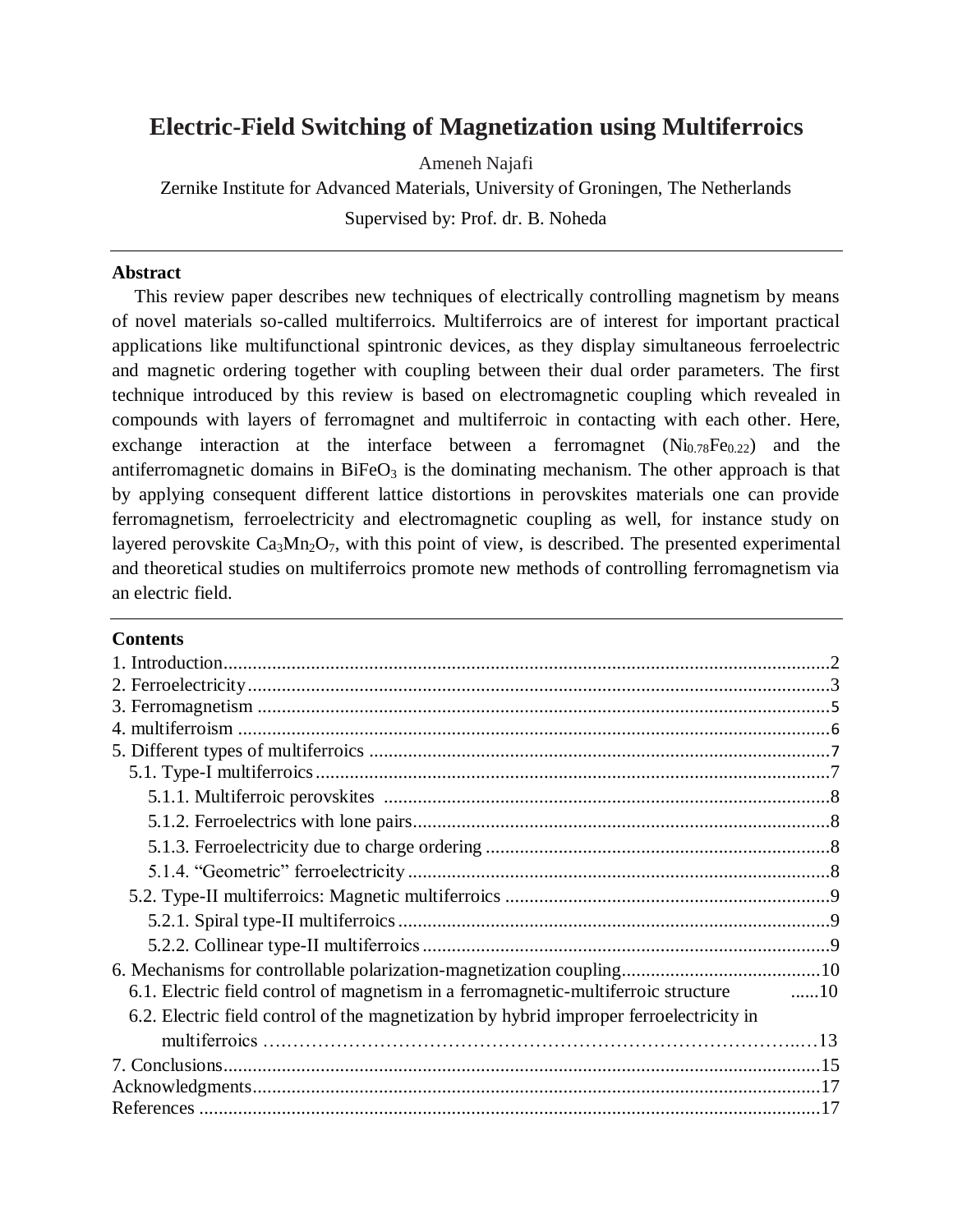### **1. Introduction**

Multiferroics, owners of simultanius ferroelectric and magnetic ordering property, have become a hot topic of research in recent years [1,2]. A subclass of them are magnetoelectrics in which an external magnetic field is able to impose an electric polarization. They have been proposed to be used in a new generation of devices which overcome critical limitations in technology [3-5]. Discovering of this utilization in new devices promotes concerted interesting among scientists to search for suitable promising materials. Realizing this promise in new systems, promotes concerted interesting among experimentalists and theoreticians alike in the search for candidate materials. The idea is to identify mechanisms that provide the situation in that both spatial inversion symmetry and time reversal symmetry are broken simultaneously, while the coupling of these two different types of order is the most important goal. This property was first discovered in Boracites [6], and soon after that other natural or artificial multiferroics were figure out [7]. For example, Ramesh's group achievements, in 2003, revealed thin films of a very famous multiferroic,  $BiFeO<sub>3</sub>$ [8], and at the same time, Tokura and Kimura discovered a coexistence of magnetism and ferroelectricity in  $TbMnO<sub>3</sub>$ in which magnetism causes ferroelectricity [9]. Indeed, such materials have great potential for new practical applications more than other materials with magnetic or electrical ordering due to the opportunity of accessing two different types of order at the same time and also the beneficial of coupling property between magnetic and

electrical ordering, which leads to an additional degree of freedom in device design. Applications include electrically addressing a magnetic memory (without currents), storing data both in the electric and the magnetic polarizations in multiple state memory elements, or writing a ferroelectric data bit and reading that magnetically in a novel memory media.

Recent developments in magnetoelectronics and spintronics excited a great interest among scientists due to the possibility to control the magnetization of materials externally [10,11]. In this pursuit, multiferroics are promising materials for electric field control of magnetization [3,12 and 13]. Till now  $BiFeO<sub>3</sub>$  (BFO) is the only known multifferoic that operates at room temperature. In order to reach the ability of modifying and controlling magnetization electrically, exchange coupling is a much desired mechanism. In this approach, most experimental results reveal a shift, or bias of the magnetization hysteresis loops or show enhancement of ferromegnetic (FM) coercivity. A lot of works have proposed a design in which a ferromegnetic layer is deposited on top of a multiferroic substrate to produce exchange coupling in a ferromagnet–multiferroic structure [14-16]. This exchange coupling is originated from either the coupling between ferromagnetism of ferromegnetic layer and antiferromagnetism of multiferroic substarte at the interference of them, or the coupling between ferroelectricity and antiferromagnetism within the multiferroic layer. In this paper, we present the observations of such electric-field control of local magnetism that has been done by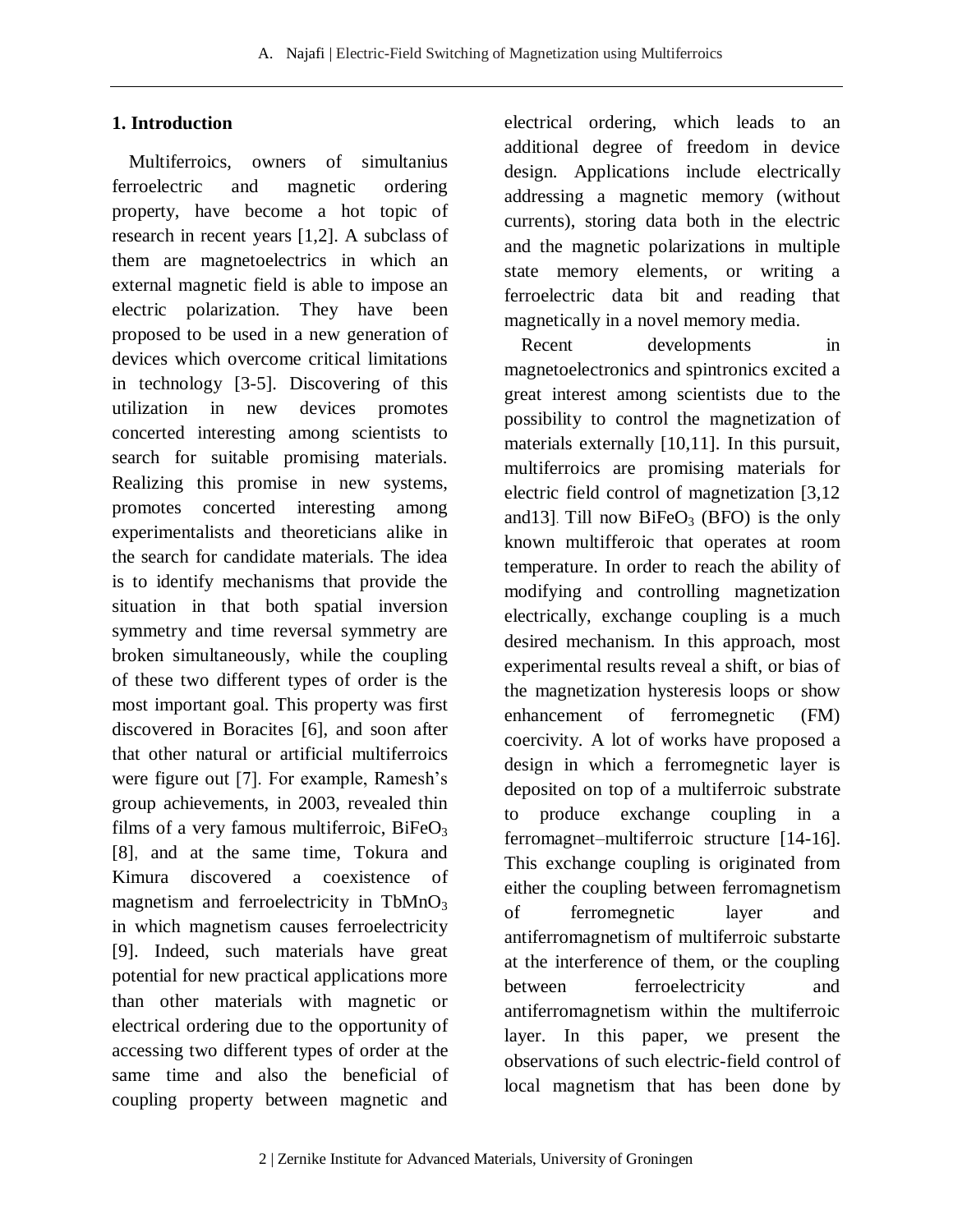Lebeugle et al. [14]. It has been shown that easy and hard magnetic directions can be induced in the FM layer, and exchange coupling existing at the interface of BFO/  $Ni<sub>0.78</sub>Fe<sub>0.22</sub> bilayers provides the ability of$ controlling ferromagnetism by an electric field with using the utility of  $BiFeO<sub>3</sub>$  as the multiferroic layer. Parallel studies have been done by Ramesh's group on  $Co<sub>0.9</sub>Fe<sub>0.1</sub>$  layers attached to thin films of  $BiFeO<sub>3</sub>$  [15]. In Ref. [16] researchers have considered thin films of YMnO3, a multiferroic which possess antiferromagnetic and ferroelectric trait, and with a very similar experiments they have shown that it is possible to modify and control the magnetic exchange property of ferromagnetic layer attached to multiferroic substrate, by exerting appropriate electric field.

Other efforts propose a new mechanism by which ferroelectricity and ferromagnetism are imposed by the lattice instabilities accompanied by electromagnetic coupling between them [9]. The utility of this method is that it can be applicable to a large class of materials, for example, the  $ABO<sub>3</sub>$  perovskites. In this field, Benedek and Fennie have exhibited interesting results of their calculations in Ref. [17], where, octahedron rotations provided the preconditions for electrically controlling the magnetization induced in  $Ca<sub>3</sub>Mn<sub>2</sub>O<sub>7</sub>$  multiferroic. The details of the mechanism that they used are introduced in this paper.

These discovered mechanisms may create revolution in generation of magnetic devices, so that is why we are interested in having an overview on recent achievements in this field. To savvy the primary

conceptions in the sense of multiferroics, first, we briefly review the basics of ferroelectricity, ferromagnetism and multiferroism in sections 2, 3 and 4, respectively. Section 5 is devoted to the classification of multiferroics. In section 6, we introduce different mechanisms, underlying multiferroic behavior, for electric-field controlling magnetism. Finally, we end the paper with a brief conclusion.

## **2. Ferroelectricity**

Ferroelectricity, the discovered electric trait of Rochelle salt in 1921 [18], is the property attributed to the materials with spontaneous electric polarization that is switchable under the applied electric field. Scientifically speaking, a ferroelectric material is an ordinary dielectric in high temperatures that means it shows electric polarization provided that an electric field is appled and by decreasing the temperature it exhibits intrinsic electric ordering whose direction can be switched by an external electric field. This phase transition phenomenon in ferroelectric materials occurs below certain temperature which is called the Curie temperature,  $T_c$ .

Interesting features of ferroelectrics make them useful materials for specific device applications, for example the nonlinear nature (the electric [permittivity](http://en.wikipedia.org/wiki/Permittivity) of ferroelectrics has a nonlinear behavior as a function of the external electric field) of ferroelectric materials can be used to make capacitors with tunable capacitance. Besides, since the electric permittivity of ferroelectric capacitors is very high in value the size of this kind of capacitors are smaller than the size of dielectric capacitors with the same capacitance.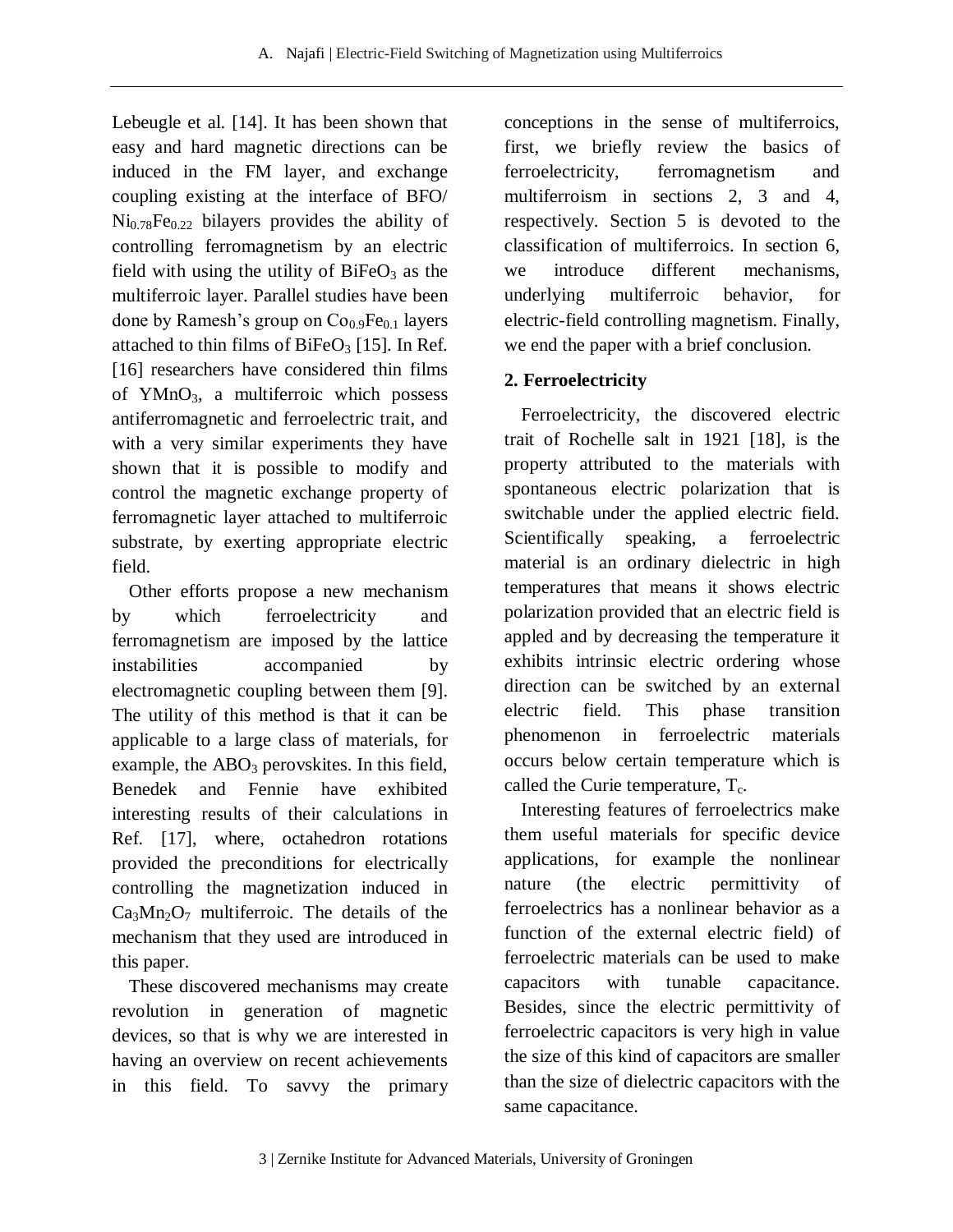

**Fig. 1.** Schematic of cubic perovskite structure. A small cation, B (in black) states in the center of cubic, oxygen anions (in gray) surround the Bcation in octahedran shape and the large A cations (in white) positioned at the corners of the unit cell [1].

Also, ferroelectric materials have domains and show hysteresis effect, so they can be used as a memory function such as ferroelectric random access memory in computers.

Study of ferroelectric materials was originally on Rochelle salt,  $KNa(C_4H_4O_6)$ . Due to the complexity of such structures having a unique and complete theory for all ferroelectrics based on the results of experiments of Rochelle salt was inaccessible. The pursuit of the studies has been continued on perovskite-structure oxides,  $ABO<sub>3</sub>$  (They are schematically depicted in Fig. 1). In fact, ferroelctricity is a result of displacement of cations or anions from the equilibrium position which leads to polarization. To describe this, there are two successful theory models: order-disorder model and soft-mode model. In the orderdisorder model, the B cations in ferroelectric perovskite oxides should always displace along one of the cubic diagonals to lower their energy, which depends on temperature; at high temperature, all possible <111> directions are allowed, and at low temperature, all displacements occur with

the same orientation which leads to rhombohedral symmetry, or with two or three preferred  $\langle 111 \rangle$  directions that gives rise to tetragonal or orthorhombic symmetry. Due to the unobserved large change in configurational entropy at the phase transition, this model may be applicable in higher temperature regimes away from the phase transition temperature. The "doublewell" potential energy characteristic as a function of the position of the B cation between the oxygen anions {R} in perovskite ferroelectrics can be observed at high temperatures by this model, the feature which is not seen in the soft-mode model [Fig. 2]. In the soft-mode model, displacements of cations are stable below the Curie temperature. Above this temperature there is a restoring force that pushes the B cations back to the center if they are displaced.



**Fig. 2.** The "double- well" potential energy characteristic of perovskite ferroelectrics based on order-disorder model [1].

The identity of the B cations also plays important role, it can affects ferroelectric property of materials. The two famous perovskite-structure compounds are  $PbTiO<sub>3</sub>$ and BaTiO<sub>3</sub> in that  $Ti^{4+}$  has empty d states, d<sup>0</sup>, resulting hybridization effects between them and the filled oxygen p states.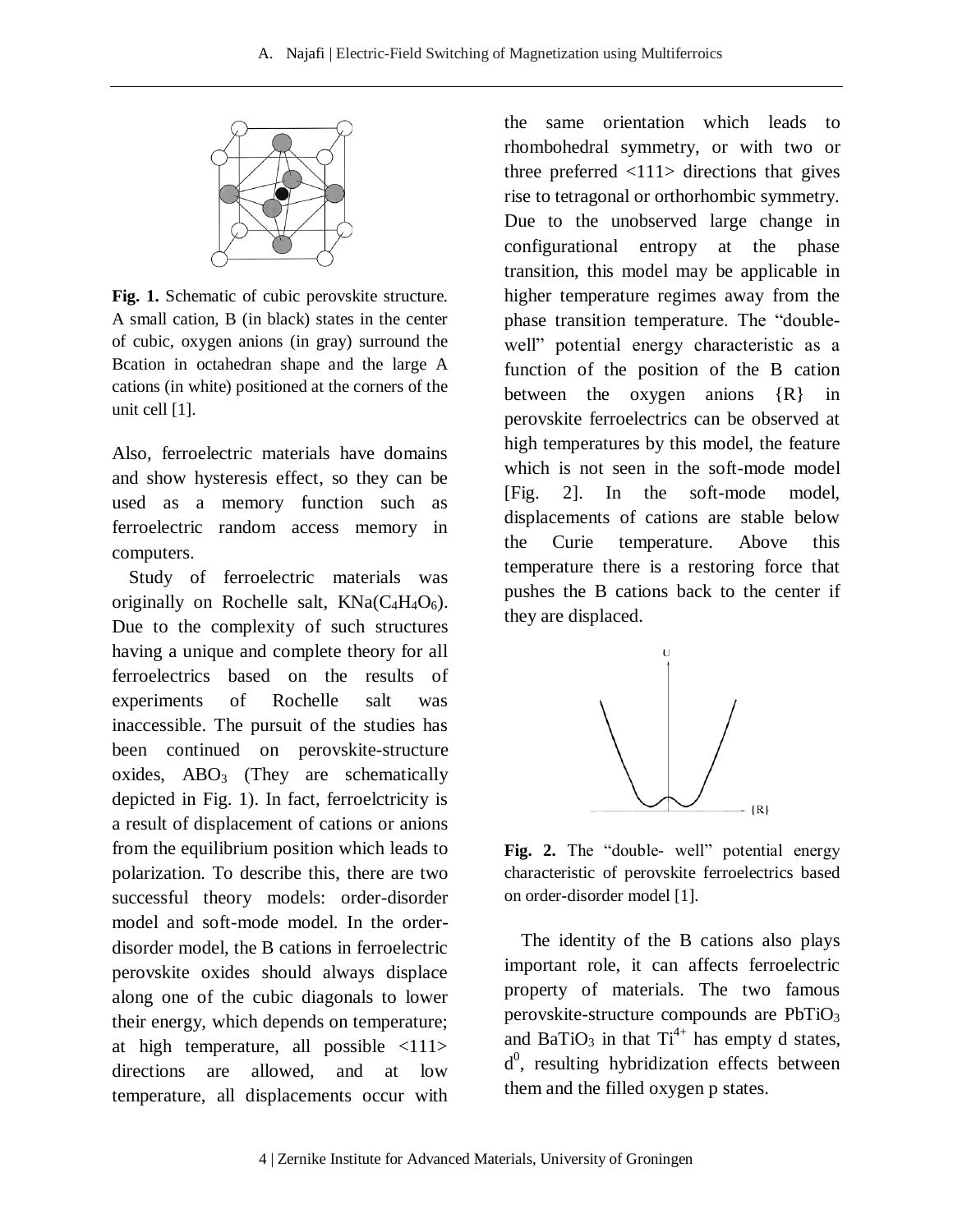#### **3. Ferromagnetism**

A general definition for a ferromagnetic material is that, it could exhibit spontaneous magnetization without application of an external magnetic field, though, the more precise identification categorizes it into ferromagnetic and ferrimagnetic material. At high temperature, a ferromagnet consists of randomly aligned magnetic dipole moments of atoms while at low temperature they reorient to be in the same direction, as depicted in Fig. 3, below a certain critical temperature so-called Curie temperature. This phase transition is the basic property of ferromagnets and has been explained successfully by two main theories: the Curie-Weiss localized-moment theory [19] and the Stoner band theory of ferromagnetism [20].

Based on Curie-Weiss localized-moment theory there is an internal magnetic field which is responsible for parallel alignment of magnetic moments. In competition between the thermal energy,  $kT$ , and the energy of molecular field corresponding to the alignment, at high temperatures, thermal energy overcomes, so magnetic moments orient randomly ,known as paramagnetism, while below the Curie temperature magnetic field dominates, resulting in ferromagnetism. This explanation is consistent with the experimentally observed behavior of the magnetic susceptibility,  $\chi$ , of many magnetic materials, which is introduced by Eq. 1.

$$
\chi = \frac{c}{T - T_c} \qquad (1)
$$



**Fig. 3.** Orientation of magnetic momemts at. temperatures (a) higher than Curie temperature and (b) below the Curie temperature, in magnetic materials [1].

Although, the susceptibility of many magnets like ferromagnets, ferrimagnets and antiferromagnets are introduced well by the Curie-Weiss localized-moment theory, there are still some discrepancies. Experimentally, the magnetic moment per atom in the ferromagnetic phase differs from that of paramagnetic phase which is in contrast with the results of the Weiss localized-moment theory. In addition, according to localizedmoment theory the magnetic dipole moment on each atom or ion should correspond to an integer number of electrons which is not the case in experiments. To overcome these contradictions, Stoner improved the above mentioned theory. In Stoner theory, like in Weiss localized-moment theory, exchange energy is the main justification for ferromagnetism, but here, opposing the sign of alignment of spins consumes a lot of energy to transfer electrons from lowest band states (involving pair electrons with up and down spins) to higher energy band states. This band energy is the reason of why simple metals do not show ferromagnetisity, the phenomenon which had not been understood by Weiss localizedmoment theory. Besides, Stoner theory demonstrates that magnetic moments of the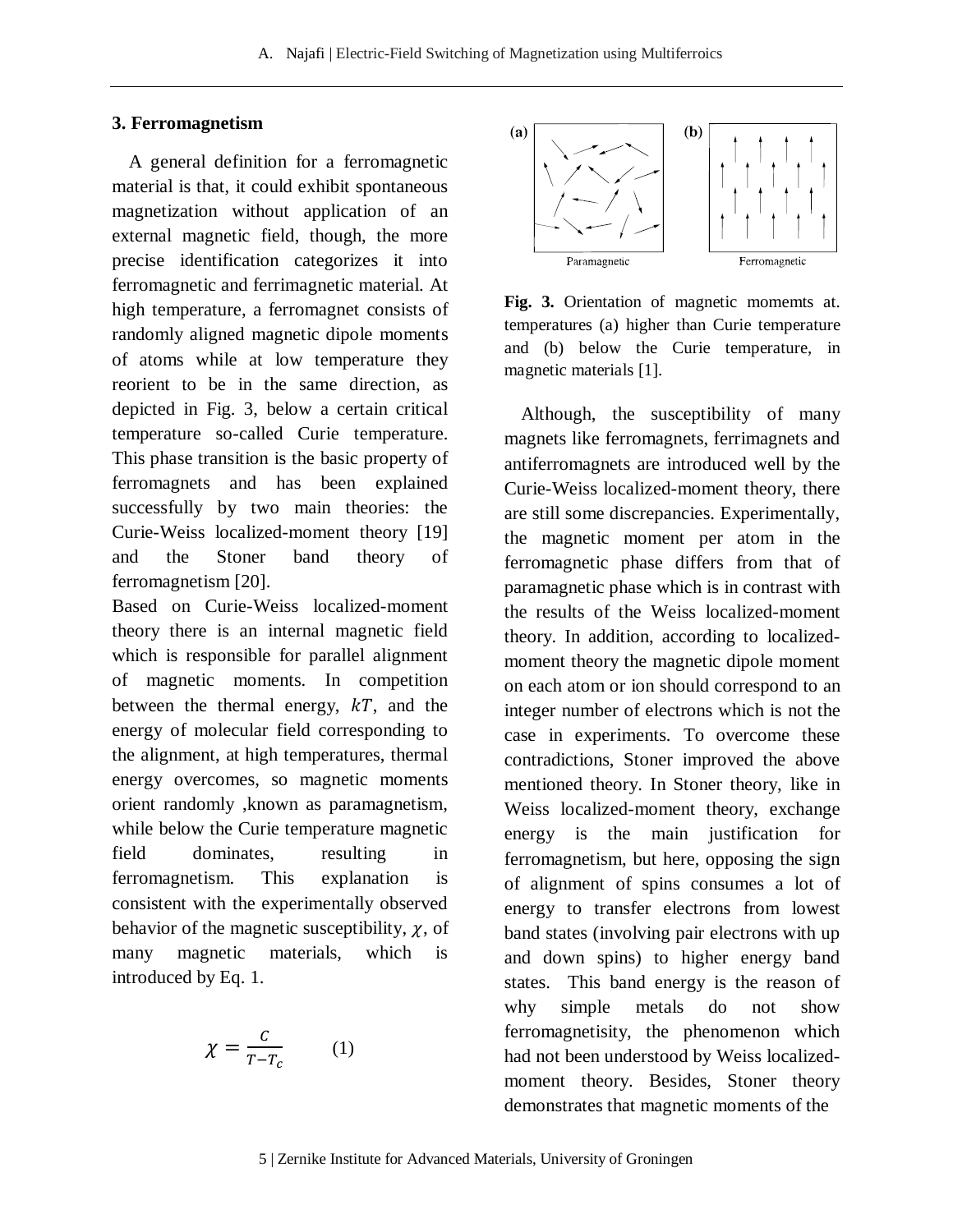#### A. Najafi | Electric-Field Switching of Magnetization using Multiferroics



**Fig. 4.** Typical hysteresis loop for a ferromagnet or ferrimagnet [1].

transition metals do not correspond to integer numbers of electrons by considering 3d and 4s densities of states in transition metals and the position of Fermi levels in them.

The most important property of ferromegnets is their hysteresis loop in the plot of magnetization and flux density, B, versus applied magnetic field, H, which is illustrated in Fig. 4. External magnetic field, H, would result in the alignment and reorientation of domains in a macroscopic magnet. A saturated,  $B_s$ , and residual,  $B_r$ , induction magnetization appears in this figure. The shape of the hysteresis loop implies different applications for ferromagnets, for instance, hysteresis loops with the property of being square in shape and involving two stable states in magnetization, are proper for storing data, and on the other hand, a small hysteresis is appropriate for a transformer core with a rapidly switching field direction as it is easily cycled.

#### **4. Multiferroism**

Multiferroism is attributed to materials which posses two or three of the traits spontaneous ferroelectricity,ferromagnetism,



**Fig. 5.** (a) Symmetry operations for ferromagnets show magnetic moment, which defined by rotating electron, is not changed under spatial inversion but it is switched under time reversal. (b) Spatial inversion switches dipole moment,  $P$ , which is an asymmetric point charge in a unit cell, while time reversal does not affect it. (c) Both symmetries will be broken in multiferroics, as they posse electric and magnetic orderings simultaneously [21].

and ferroeleasticity at the same time. Commonly, a multiferroic includes a combination of both properties of ferromagnetic and ferroelectric. Since, being ferroelectric means that the material is asymmetric under spatial inversion and being ferromagnetic means the sign of it's magnetic moment,  $m$ , and magnetic field,  $H$ , are changed under time inversion, a multiferroic has breaking of both symmetries at the same time, in order to exhibit both properties of ferroelectricity and ferromagnetism [21]. Figure 5 shows time-reversal and spatial-inversion symmetry in ferroics. Nowadays, multiferroic materials are extended to be classified including any kind of magnetic or electric ordering as well. For example, magnetoelectric coupling may occur in paramagnetic ferroelectrics or a very famous multiferroic,  $BiFeO<sub>3</sub>$  [8], has been known as an antiferromagnetic-ferroelectric material. A complete definition of multiferroics can be illustrated by Fig. 6.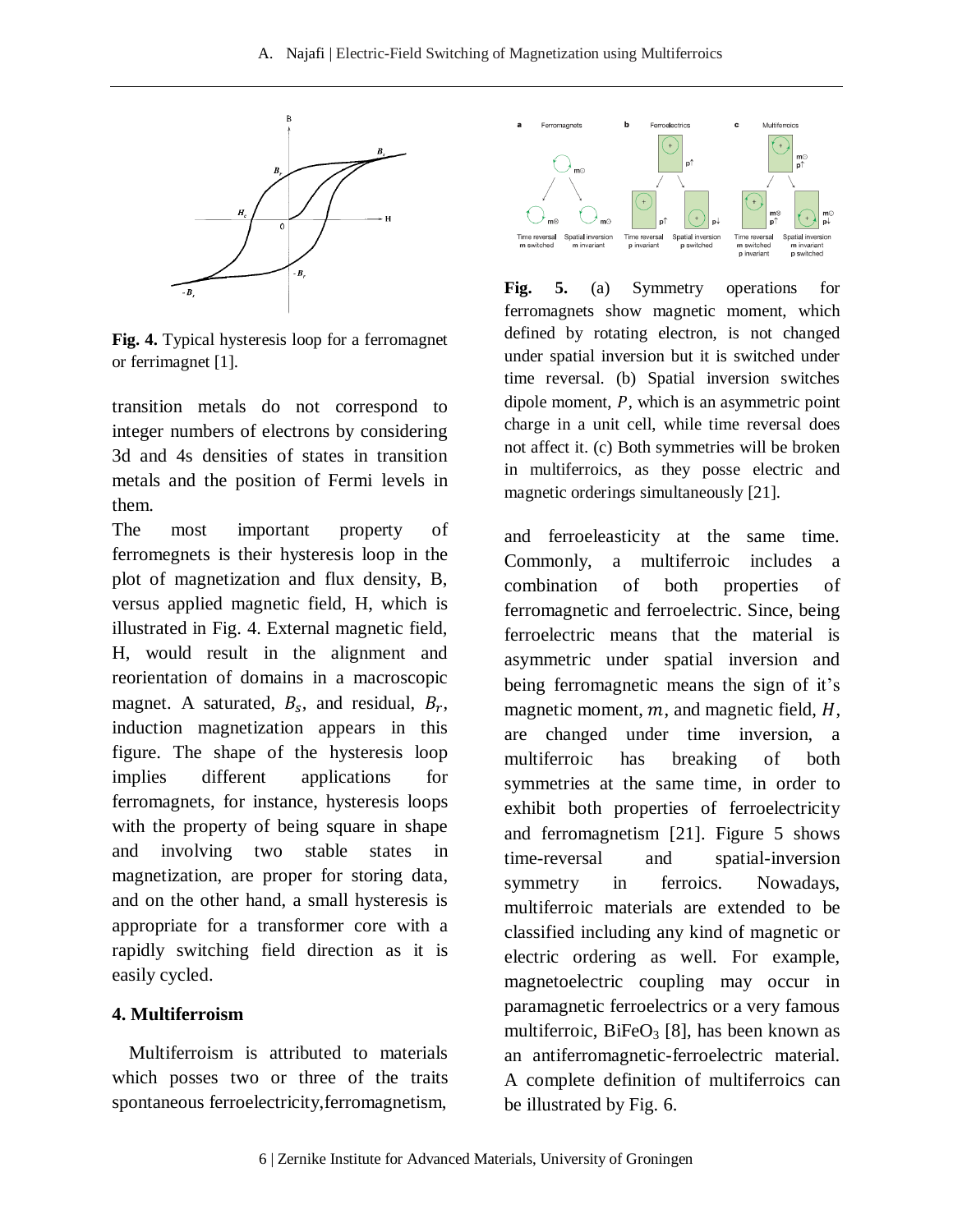

**Fig. 6.** Schematic comparison of multiferroics and magnetoelectrics [21].

As the driving mechanisms of ferroelectrics and ferromagnets are not only different from each other but also they actually seem to exclude each other, it is difficult to find intrinsic multiferroics. Mostly, transition materials with empty dshell in the crystal exhibit ferroelectricity while transition materials with a partially filled d-shell show ferromagnetic characteristics. Therefore, synthesise of materials handling both two different properties at the same time is a challenge for scientists [1,3]. There are a lot of attempts to produce such ferroic materials for instance, Smolenskii et al. [22] proposed doping of paramagnetic cations into known nonmagnetic ferroelectric compounds. By considering pervoskites [Fig. 1], B sites cations may contain a cation with empty and filled d-shell to produce ferroelectricity and magnetization simultaneously. The first material produced by this approach is (1 x)Pb(Fe<sub>2/3</sub> W<sub>1/3</sub>)O<sub>3</sub>-xPb(Mg<sub>1/2</sub> W<sub>1/2</sub>)O<sub>3</sub>, in that Mg and W ions are diamagnetic and cause the ferroelectricity, and  $Fe<sup>3+</sup>$  ion with d<sup>5</sup> shell is the reason of magnetic ordering [1,23]. Another possible solution for this incompatible mechanisms problem is to use lone-pairs of ions like  $Bi^{3+}$  and  $Pb^{2+}$  to combine ferroelctricity and magnetism [1].

Therefore, to understand more clearly the concept and origin of multiferroism in known multiferroic materials, it is useful to have a quick review on classification of multifferoics based on the mechanism that defines their characteristics. This review is mostly inspired of Ref. [3].

#### **5. Different types of multiferroics**

After theoretical studies, experimental improvements characterized two different classes of multiferroics [8,9 and 24]. The first group is the ferroics which have different and incompatible sources regarding to their ferroelectrical and magnetic properties that appear independently of one another. In this class, ferroelectricity appears in higher temperatures together with large polarization in comparison with magnetism. This class is called Type-I multiferroics. The second group, in which magnetism causes ferroelectricity, can be called type-II multiferroics [9,24]. In this group a strong electromagnetic coupling is implied, though the polarization is not much considerable.

### **5.1. Type-I multiferroics**

Type-I multiferroics are often good ferroelectrics and based on the primary mechanism of their ferroelectricity they will be categorized in different subclass of type-I. The opportunity of them is that the critical transition temperatures of ferroelecticity as well as magnetism are above the room temperature. On the other hand, weak coupling between their dual orderings is the negative aspect of them. Below, we will point to four of the major subclasses.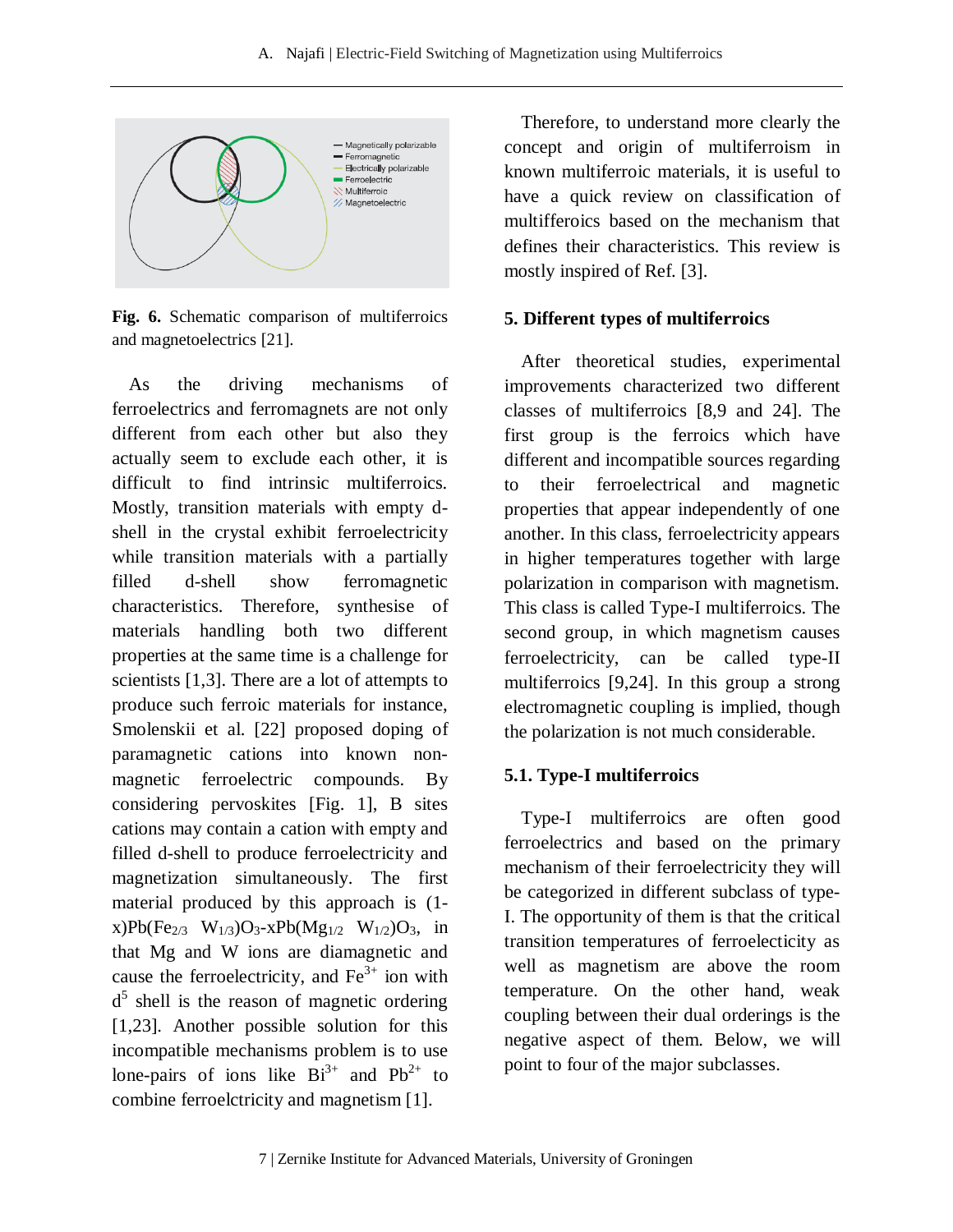#### *5.1.1. Multiferroic perovskites*

There are a lot of ferroelectric and magnet materials with perovskites structures but the combination of them are rare. The reason of that is so-called " $d^0$  vs  $d^{n}$ " problem, which has been mentioned in the previous section. It is related to the d-shell of transition materials which are responsible for ferroelectric and magnetic properties of the material. A reasonable solution about this problem is to create mixed prevoskites with  $d<sup>0</sup>$  and  $d<sup>n</sup>$  ions, although, the electromagnetic coupling in mixed perovskites is still not strong enough [See Fig. 7(a)].



**Fig. 7.** Different subclasses of type-I multiferroics. (a) Illustration of a mixed perovskite. Green circles are  $d^0$  ions that by shifting from the centers of  $O_6$  octahedra provide ferroelectricity, red arrows indicate magnetic orders related to  $d^n$  ions. (b) Orientation of lone pairs (yellow lobes) in ions like  $Bi^{3+}$  leads to electric polarization (green arrow). (c) Charge ordered systems give rise to ferroelectricity due to coexistence of inequivalent sites with different charge and inequivalent bonds. (d) Schematic of tilting distortion in  $YMnO<sub>3</sub>$ multiferroic which results ferroelectricity [3].

#### *5.1.2. Ferroelectrics with lone pairs*

In some multiferroics such as  $BiFeO<sub>3</sub>$  and PbVO<sub>3</sub> [25], lone pairs of  $Bi^{3+}$  and  $Pb^{2+}$  play important role to show ferroelectric property. Actually these lone pairs are nonbonding electron pairs of outer orbital shell 6s. It is believed that the ordering in one direction of these lone pairs is the origin of ferrolectricity in these compounds [It is shown in Fig. 7(b)].

### *5.1.3. Ferroelectricity due to charge ordering*

Charge ordering is another mechanism results in ferroelctricity in type-I multiferroics. This mechanism essentially appears in multifferoics consisting of transition metal ions with different valence. In these systems ferroelectricity can be observed provided that inequivalent sites, including different charges, as well as inequivalent bonds coexist [Fig. 7(c)].  $Pr_{1/2}Ca_{1/2}MnO_3$  or nickelates RNiO<sub>3</sub> are examples of such charge ordering systems [26,27]. Also, there are some multiferroics in which one of the conditions, inequivalent sites or inequivalent bonds, would result in ferroelectricity. For instance,  $Ca<sub>3</sub>CoMnO<sub>6</sub>$  is a newly discovered multiferroic which involves ions with unequal charge [28] while  $LuFe<sub>2</sub>O<sub>4</sub>$  presents the case with inequivalent bonds [29].

#### *5.1.4. "Geometric" ferroelectricity*

In this case structural instability causes ferroelectricity. This phenomenon functions by size effects or by other geometrical assumptions. As shown in Fig. 7(d), tilting of the  $MnO<sub>5</sub>$  unit in YMnO<sub>3</sub> leads to ferroelectricity; since by this tilting The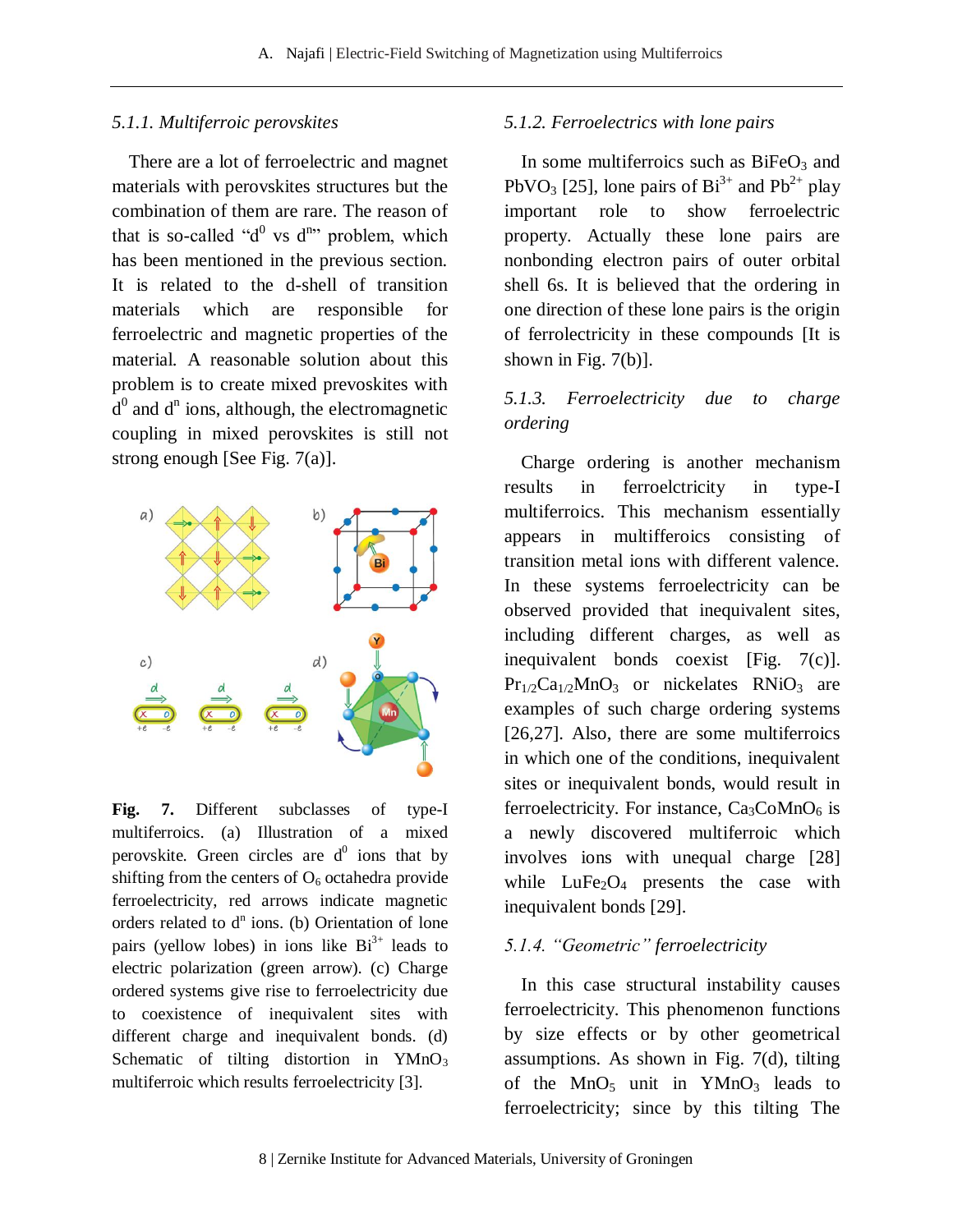oxygen and Y ions are closer to each other and produce dipole moments which are more in one particular direction than the other directions, so ferroelectricity appears [30].

## **5.2. Type-II multiferroics: Magnetic multiferroics**

Type-II multiferroics are related to novel multiferroics in which a specific magnetism would result in ferroelectricity. Several reports indicate that ferroelectricity in such magnetically ordered multiferroics is strongly affected by magnetic field [9,24]. Based on the mechanism of multiferroic behavior, we focus on the two main groups of them. The first group; spiral type, and the other; collinear type.



**Fig. 8.** Schematics of several spiral magnetic structures in type-II multiferroics. (a) Magnetic moments are aligned in one direction with different magnitude in each half period of sinusoidal spin density wave. Due to centrosymmetry there is no ferroelectricity. (b) Spins rotate cycloidal in a plane of wave vector  $Q = Q_x$ , here polarization P is implied. (c) Cycloidal spiral in which magnetic moments rotate in a plane perpendicular to the wave vector, in most of the cases there is no polarization with this magnetic structure [3].

### *5.2.1. Spiral type-II multiferroics*

In this large subgroup of type-II multiferroics, ferroelectricity is induced by a spiraling magnetic phase. TbMn $O<sub>3</sub>$  is the famous one which has been studied with this approach [9]. In this case, magnetic ordering appears at  $T_{\text{N1}}=41$ K, but as shown in Fig. 8(a), this ordering is sinusoidal and as a result there is neither net magnet moment (i. e. antiferromagnetic) nor ferroelectricity. At lower temperatures, below  $T_{N2}=28K$ , the magnetic structure changes together with the onset of ferroelectricity [Fig. 8(b)]. Mn spins move cycloidal, in Fig. 8(b) the dipoles rotate in a plane including wave vector. This situation has been investigated by Mostovoy [31], he demonstrated that here a polarization,  $P$ , is also created. If the rotation occurs around the axis parallel to the wave vector no polarization is expected [Fig. 8(c)], although, Arima [32] have shown this result can not be generalized to other symmetries and the polarization may be developed in some cases with special cycloidal movements.

We note that spin-orbit interaction is the microscopic mechanism of polarization in a cycloidal spiral multiferroic. In spiral multiferroics, magnetic fields can strongly affect the electric polarization.

### *5.2.2. Collinear type-II multiferroics*

This group points to the multiferroics in which ferroelectricity is derived in structures with collinear magnetic moments. Collinear magnets are structures with aligned magnetic moments parallel to a special axis. In this case, spin-orbit interaction is not necessary to produce ferroelectricity, whereas, exchange striction causes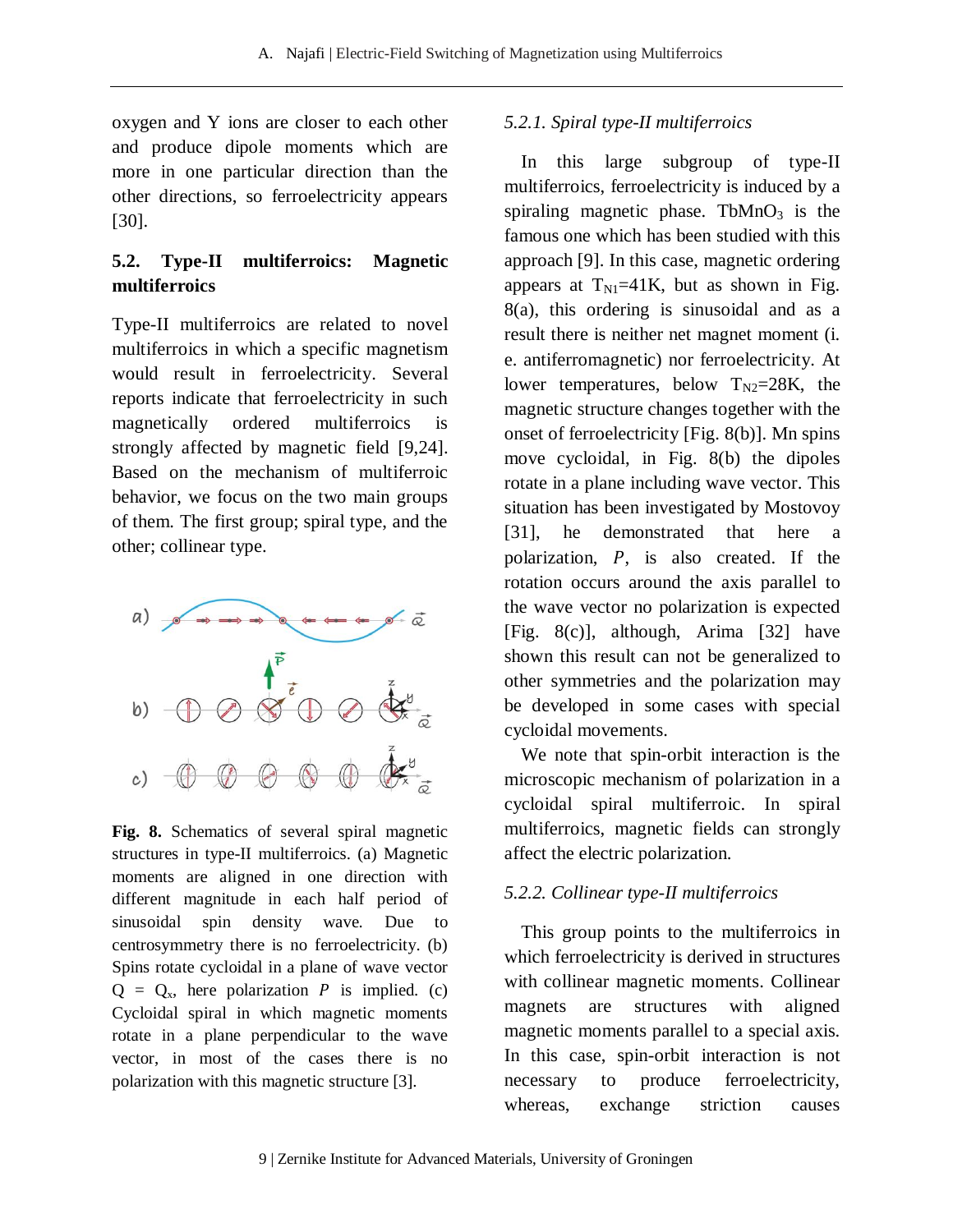polarization. A very good example is  $Ca<sub>3</sub>CoMnO<sub>6</sub>$  [28] where exchange striction originates from transition metal ions with characteristic of unequal valences (here,  $Co<sup>2+</sup>$  and Mn<sup>4+</sup> are positioned alternatively in a chain). Also, this effect may be expected in compounds with identical magnetic ions because the exchange in transition metal oxides usually occurs via intermediate oxygens.

## **6. Mechanisms for controllable polarization-magnetization coupling**

In order to increase the performance of microelectronic devices, scientists try to propose a promising route to control devices via electric fields. By this way, the resulted heating from the device is remarkably less than that produced by the conventional magnetic devices. For this technology, materials like magnetoelectrics (ME) are desirable, because they prepare the possibility of controlling the magnetism by electric field or vice versa. There are several mechanisms to achieve an electrically controllable magnetic device. One of them which is promoted a lot among scientists is to deposit a ferromagnetic layer on top of multiferroic and try to control the magnetization of FM layer with electric fields using magnetoelectric effect [14-16]. Magnetoelectric coupling between the antiferromagnetic (here, mostly an antiferromagnet-ferroelectric multiferroic is used) and the ferromagnetic order, first, within the multiferroic layer and second at the interface between the multiferroic and ferromagnetic layers of structure where exchange interactions are dominating mechanism, are the commonly two

successive coupling mechanisms that are exploited in this approach.

The other mechanism is a desirable mechanism where specific lattice instability whould result in both induced ferromagnetism and ferrolectrisity. Recently, Nicole A. Benedek and Craig J. Fennie [17] proposed that using two special lattice rotations subsequently, provides ferroelectricity and ferromagnetism together with the coupling of them (magnetoelectric coupling), and what is interesting is that none of these rotations, individually, develops the ferroelectricity. magnetoelectric coupling, weak ferromagnetism, and ferroelectricity can be developed from the combination of two lattice rotations, neither of which produces ferroelectric order individually. Hopefully, one can control the magnetization by applying external electric field using this point of view to produce magnetoelectric coupling.

In the current chapter we explain more precisely the above mentioned mechanisms based on experimental efforts presented in Refs. [14,17,33 and 34].

## **6.1. Electric-field control of magnetism in a ferroelectric-multiferroic structure**

D. Lebeugle et al. [14] demonstrated that a Permalloy ( $Ni_{0.78}Fe_{0.22}$ ) layer attached to a multiferroic  $BiFeO<sub>3</sub>$  (BFO) single crystal acquires an easy magnetic axis which can be toggled by electric field-induced change of electric polarization through the magnetoelectric effect. They use  $BiFeO<sub>3</sub>$  as a multiferroic substrate because BFO is still the only multiferroic which operates at room temperature. It is known with  $T_c=1103$  K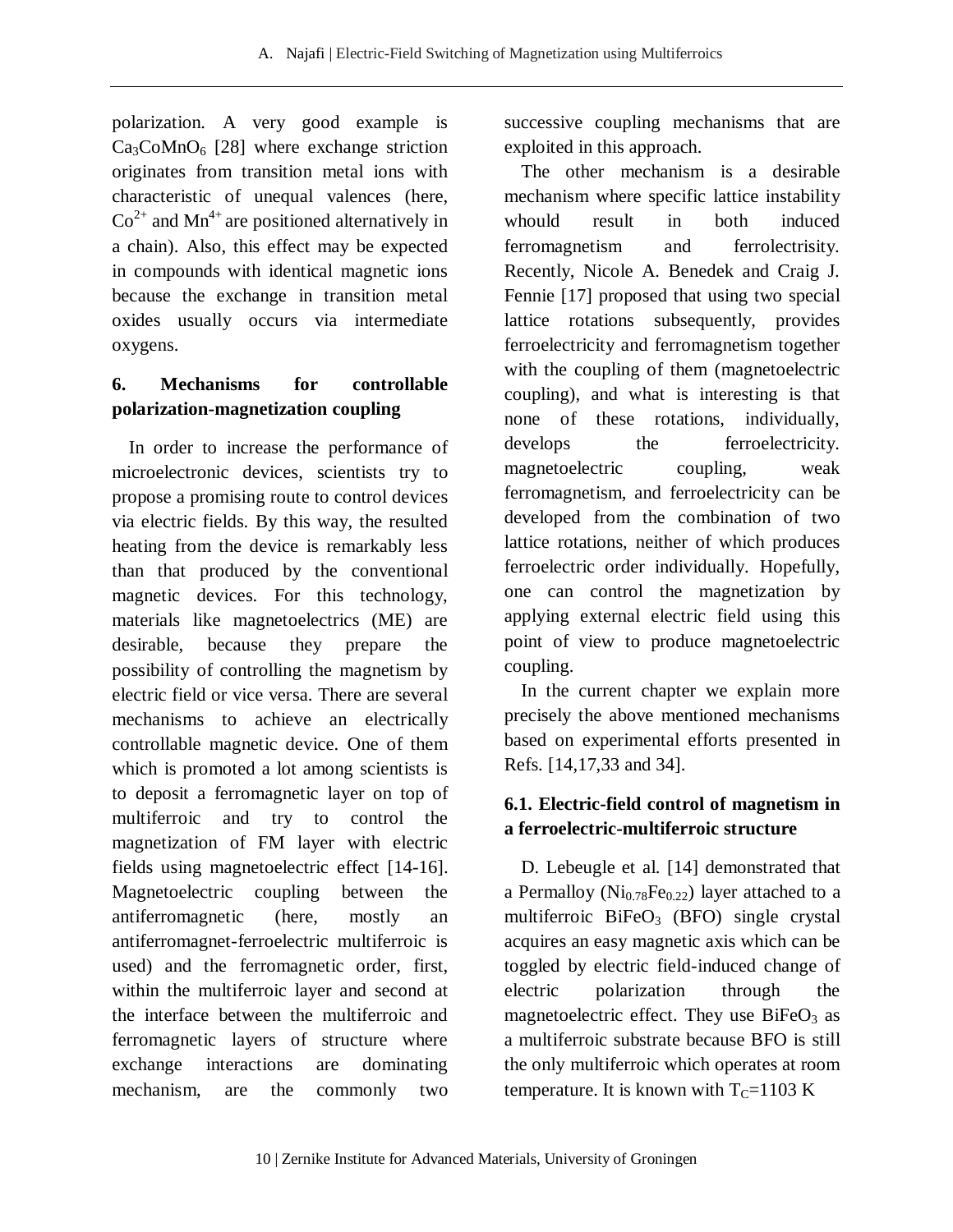

**Fig. 9.** Schematic of the magnetic configuration of antiferromagnetic vectors in the 64nm periodic circular cycloid [35].

(Curie temperature) and  $T_N=643$  K (antiferromagnetic Néel temperature). This compound has a rhombohedral symmetry. A local spin canting of the  $Fe<sup>3+</sup>$  moments are induced magnetoelectrically and their Gtype antiferromagnetic moments describe a cycloid. The period measured, reported in Ref. [35], is 64 nm [Fig. 9]. It can be seen from this figure that the magnetic moment rotates in a plane determined by the polarization vector (along the [111] direction) and the cycloidal propagation vector. In a polarization domain along [111], the cycloid has three directions that they are equivalent because of the rhombohedral symmetry. Here, BFO single crystals have been synthesized using a flux technique. Under the magnetic field of 200 Oe in different directions, a thin layer of Permalloy  $(Ni_{0.78}Fe_{0.22}$ , Py) was deposited on the BFO substrate, which is majority ferroelectrically single domain, and at the end it was covered by a thin layer of Au (about 3 nm).

The magnetic hysteresis loops of Py layers along the easy axis and hard axis are plotted in Fig. 10. The tow nonequivalent inplain magnetic directions oriented 90° from each other. Zero retentivity and almost 100% retentivity which are the characteristics of hard axis and easy axes,



**Fig. 10.** (a) Polarized light image of BFO. (b) Hysteresis loop of a thin layer of Py (deposited on top of the BFO) along hard axis [100] and (c) along easy axis [010] [14].

respectively, are clearly demonstrated in the figure.

The authors have mentioned that the easy axis of deposited Py is connected to the crystallographic axes of multiferroic layer during the whole various situations of deposition processes. Interestingly enough, only the propagation vector, which is cycloid, has the right projection. They attributed this behavior to the exchange coupling of ferromagnetic moments of Py layer with the antiferromagnetic moments of BFO substrate which have cycloid manner. To be more clear, consider Fig. 11, this figure shows how ferromagnetic moments of Py layer behave under the influence of underlying cycloid pattern. This treatment is induced by exchange coupling. Moreover,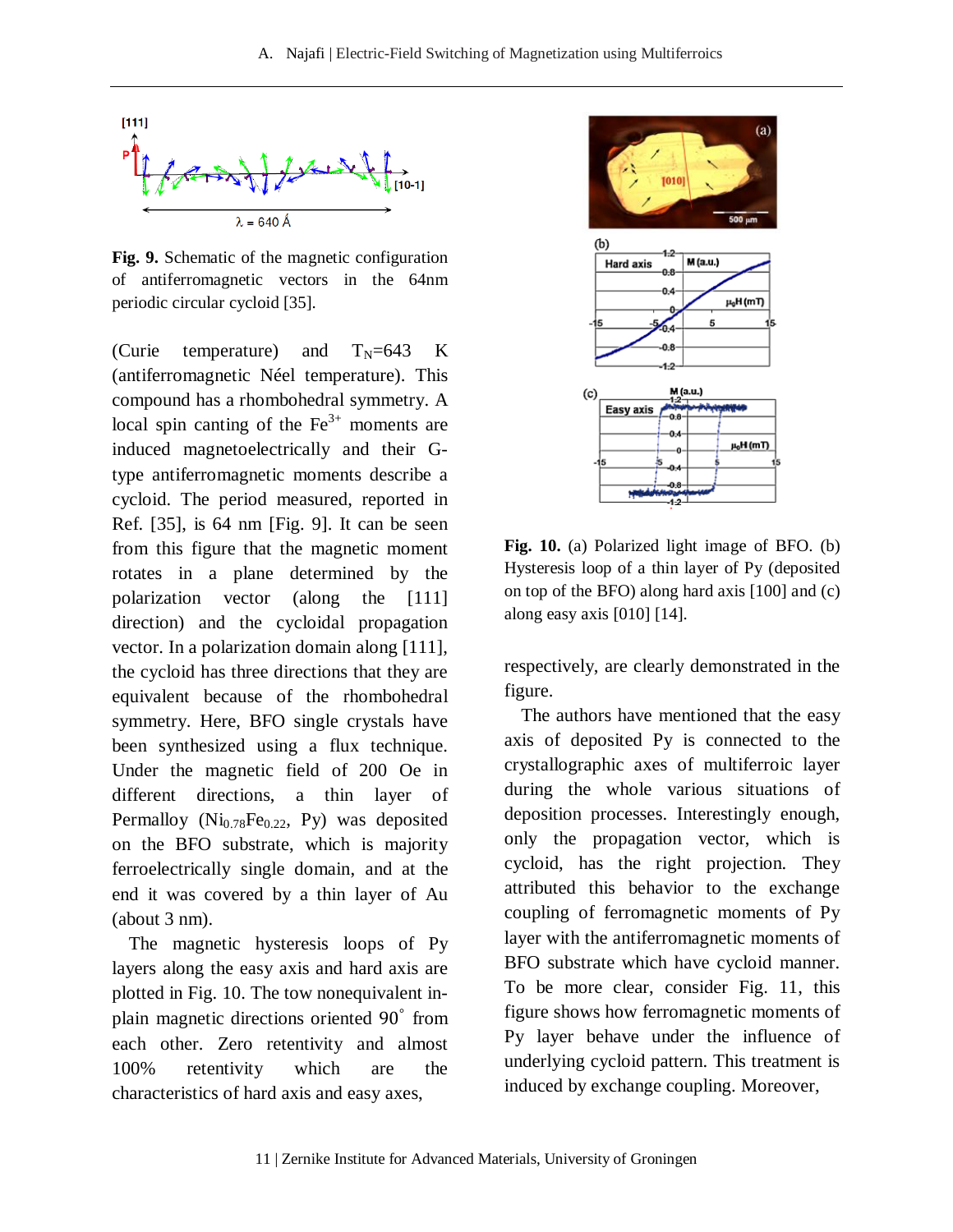

**Fig. 11.** (a) Projection of cycloidal arrangement of magnetic moments in BFO,  $\vec{q}$  is the propagation vector. (b) and (c) the rearrangement of magnetic moments in Py layer under the influence of exchange coupling with BFO layer [14].

this kind of rearrangement of ferromagnetic moments of Py layer gives rise to have easy axis of magnetism along the cycloid propagation direction. The reason is that exchange coupling is not affected by the local direction of magnetization, and also the demagnetization energy is minimum when  $M \parallel \vec{q}$  while it is maximum when  $M \perp \vec{q}$  (because, as depicted in Figs. 11(b) and 11(c), an enhancement of virtual magnetic charges are built up at the domain walls whenever the magnetization is perpendicular to the propagation direction).

The goal is to use this phenomenon to control the magnetism in ferromagnetic layer by means of electric field. It is implied from previous arguments that the exchange induced easy axis should be changed by using electric field; because, as it has been mentioned, the magnetic moments of Fe have to rotate in a plane made by propagation and polarization vectors, so whenever  $\vec{P}$  changes the antiferromagnetic vector of BFO switches in a way to provide this precondition and the easy axes also follows that. D. Lebeugle and his coworkers applied an electric field with the value of



Fig. 12. (a) Image of the ferroelectric domains of BFO, the projections of polarizations in the plane are noted by arrows. (b) Hysteresis loop for Py layer impressed by an electric field [14].

25 kV/cm on the same sample of Fig. 10. Their MOKE hysteresis loops measurements reveal two contributions with two different sets of coercivities when the angle between applied field H and the [100] direction of BFO is 65°. This feature of typical hysteresis cycle indicates the generation of another magnetic coupling domain in Py as a result of change in polarization. In addition, the easy axis and hard axis of this new domain are at 90° from those belong to the domain before applying the electric field. These results are presented in Fig. 12.

Furthermore, in this study, the magnetization of Py along easy axes could be modified corresponding to the scheme of underlying ferroelectric domains. This observation emerges as a result of magnetoelectric coupling existing in the multiferroic layer; an effect which enables the polarization to impress the direction of the antiferromagnetic vector belongs to multiferroic layer. We note that by these experimental results, D. Lebeugle et al. empirically showed addressing of the magnetization of deposited ferroelectric layer by means of electric field, could be possible.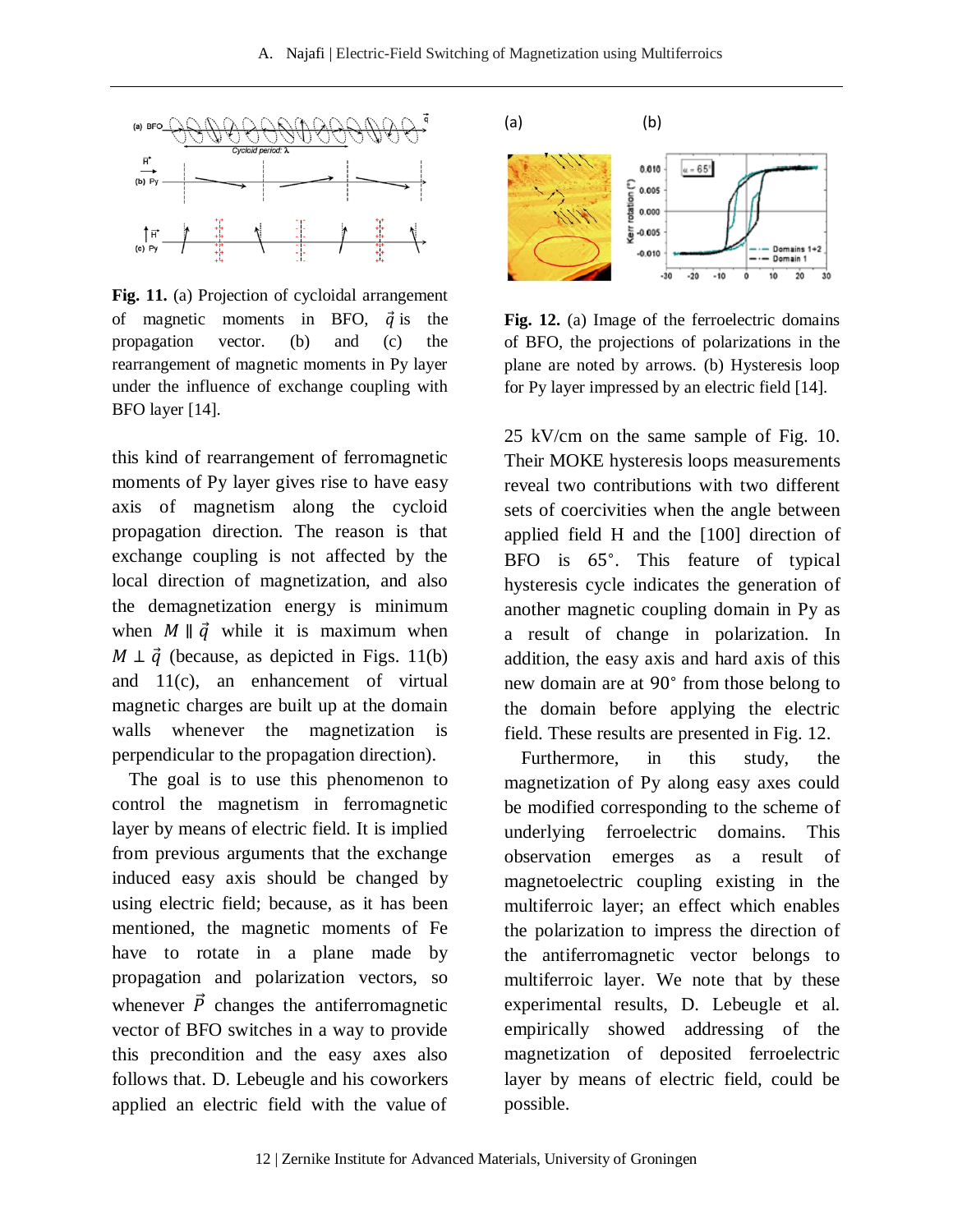Parallel results have been manifested by Ramesh's group [15], where, a  $Co<sub>0.9</sub>Fe<sub>0.1</sub>$ layer attached to the same canonical multiferroic BFO was used as a MF layer. One can follow similar efforts in Ref. [16] in which, researchers have exhibited results of compounds involving epitaxial thin films of YMnO3, a multiferroic which shows antiferromagnetic and ferroelectric characterizations. Using the above mentioned method, they have shown that changes in the direction of polarization of YMnO3 layer through electric field can significantly modify the magnetization of ferromagnetic layer.

## **6.2. Electric field control of the magnetization by hybrid improper ferroelectricity in multiferroics**

Recently, in [17], a fresh approach to introduce magnetoelectric coupling in multiferroics have resulted in a new perspective in multiferroics world. Nicole Benedek and Craig Fennie [17], by refashion the arrangement of oxygen, using rotation and tilt distortions in perovskite structures, have proposed that ferroelectricity and modification of the magnetic order can be induced in layered perovskite  $Ca<sub>3</sub>Mn<sub>2</sub>O<sub>7</sub>$  and have promoted a magnetoelectric coupling. Based on group theoretical methods, ferroelectric phase of this structure  $(A2_1am)$  can be relataed to the paraelectric phase (*I*4/mmm) through three separate atomic distortions. They are a polar zone-center mode transforming  $(\Gamma_5)$  and two zone-boundary modes (a rotation  $(X_2^+)$ and a tilt  $(X_3^-)$  modes related to oxygen). It has been indicated that combination of the two last ones is sufficient to establish a



**Fig. 13.** (a) Ferroelectric phase structure of  $Ca<sub>3</sub>Mn<sub>2</sub>O<sub>7</sub>$  Ca, Mn and O ions are respectively represented by blue, green and red sphers. (b) Schematic of rotation distortion  $(X_2^+)$ . Here Mn ions are red and O ions are blue. (c) Schematic of tilt distortion  $(X_3^-)$  [17, 34].

transition in polarization; from the paraelectric to the ferroelectric. The crystal structure of  $Ca<sub>3</sub>Mn<sub>2</sub>O<sub>7</sub>$ , under the influence of such instabilities can be illustrated by Fig. 13(a). As shown in this figure, in the polar structure (ferroelectric phase), the oxygen octahedra are changed significantly in orientation in comparison with the paraelectric structure. Figures 13(b) and 13(c) schamitally show the rotation and tilt distortions, respectively.

Nicole Benedek and Craig Fennie state that the instabilities can create either isothermally or in different temperatures but what is crucial to note is that the combination  $X_2^+ \oplus X_3^-$  can break spatial inversion leading to ferroelectric polarization. They calculated the  $T = 0$ energy surface around the paraelectric phase structure from first principles; calculations of the total energy versus the amplitude of distortions , initially for each distortion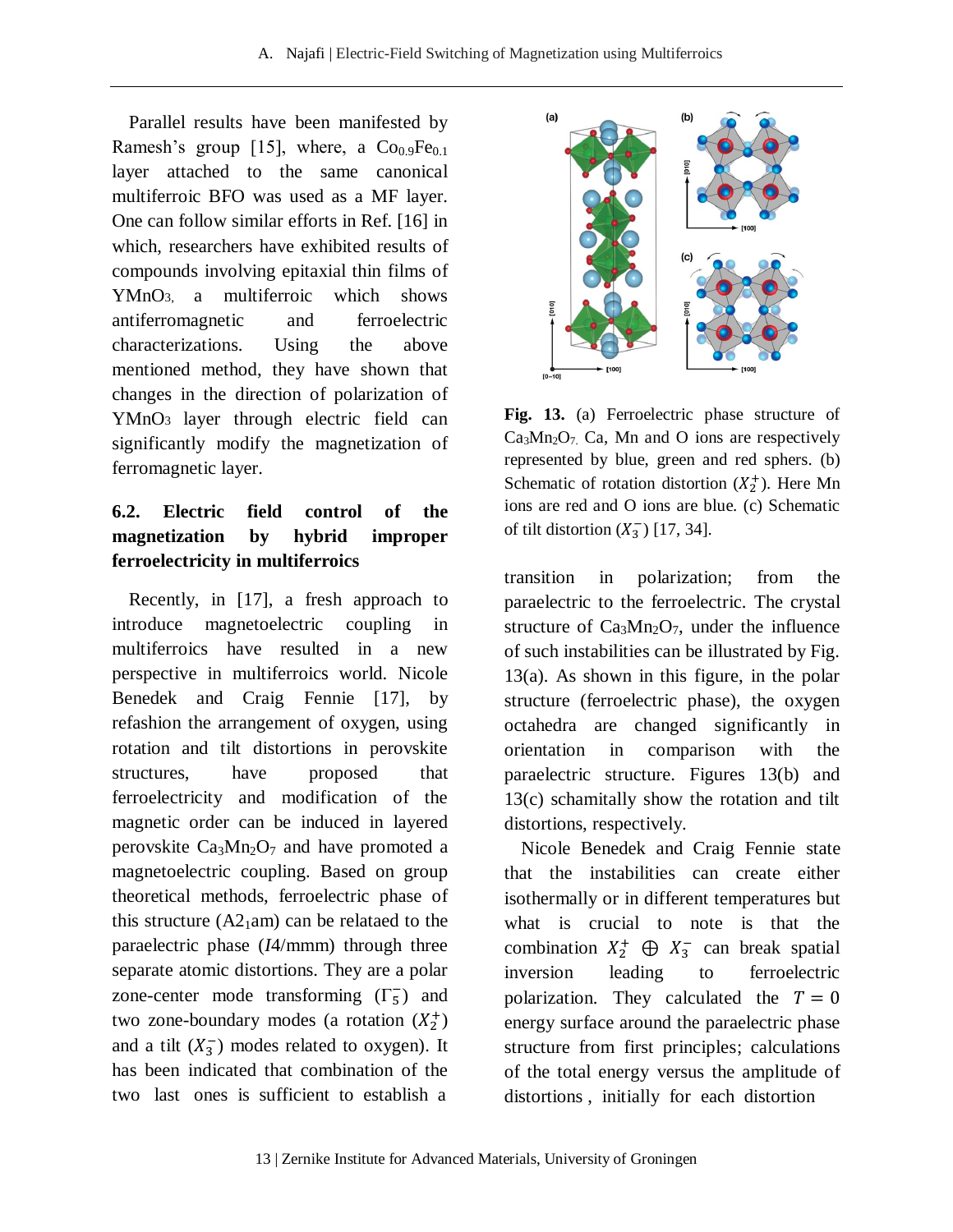

**Fig. 14.** Energy surface around undistorted structure of  $Ca_3Mn_2O_7$  versus the amplitude of (a) the rotation  $(X_2^+)$  and tilt  $(X_3^-)$  instabilities, (b) the polar distortion  $(\Gamma_5^-)$ . (c) and (d) ferroelectric polarization as a result of hybrid order parameter,  $Q_{X_{22}} = \lambda X_3^- X_2^+$  [17].

separately [Fig.  $14(a)$  and  $14(b)$ ], then by considering impression of both distortions together  $Q_{X_{22}} = \lambda X_2^+ X_3^-$  [Fig. 14(c) and 14(d)]. Their findings show large energy gains in a double-well potential characteristic for each distortion [Fig. 14(a)] but not for the polar contribution [Fig. 14(b)]. Also, the fact that the polarization originates from a combination of two instabilities,  $Q_{X_{22}} = \lambda X_2^+ X_3^-$ , is manifested in Figs.  $14(c)$  and  $14(d)$ . These investigations indicate that the fundamental operator terminated to a ferroelectric phase is the combination of rotation and tilt modes which in Ref [17] is called the hybrid improper mode and known as a single distortion mode  $Q_{X_{23}}$ . By knowing this fact, the first idea that comes to mind is the direction of ferroelectric polarization will be changed if only one of the  $X_2^+$  or  $X_3^-$  is reversed. Consequently, in the presence of an electromagnetic coupling, using electric

field may be a useful manner to address the magnetization in this kind of multiferroics, though first of all one must be sure about the existence of magnetic domains and electromagnetic coupling. In the following we will introduce how Benedek and Fennie justify the induction of magnetization and also a linear coupling between magnetization and ferroelectric polarization ,which is essential for controlling the magnetization by electric field.

Investigations of Benedek and Fennie show that similar distortions which provide ferroelectricity would result in a small net magnetic ordering too. This magnetization arises from the oxygen tilt mode denoted by  $X_3^-$ . The sign of the induced magnetization is changed only by reversing the octahedral tilt  $X_3^-$  and not by varying the octahedral rotation  $X_2^+$ . However, this feature implies a mechanism for addressing the direction of polarization as well as magnetization by altering  $X_2^+$  or  $X_3^-$ , the authors sought to search a method to provide magnetoelectric coupling which is the last requirement for developing useful multiferroics. They found that by applying rotation mode,  $X_2^+$ , on a high-temperature crystal, a magnetic state would be produced which has a symmetry appropriate for magnetoelectric coupling. Therefore, the magnetoelectric coupling is exhibited also by rotation and tilt distortions. Up to here, this case study on  $Ca<sub>3</sub>Mn<sub>2</sub>O<sub>7</sub>$  has demonstrated a magnetic ordering (emanating from  $X_3^-$ ), a ferroelectric polarization (due to the product  $X_2^+ \oplus X_3^-$ ) and a coupling of them (emerging from  $X_2^+$ ) can be provided through rotations and tilts. The final step, controlling the net magnetization using an applied electric field,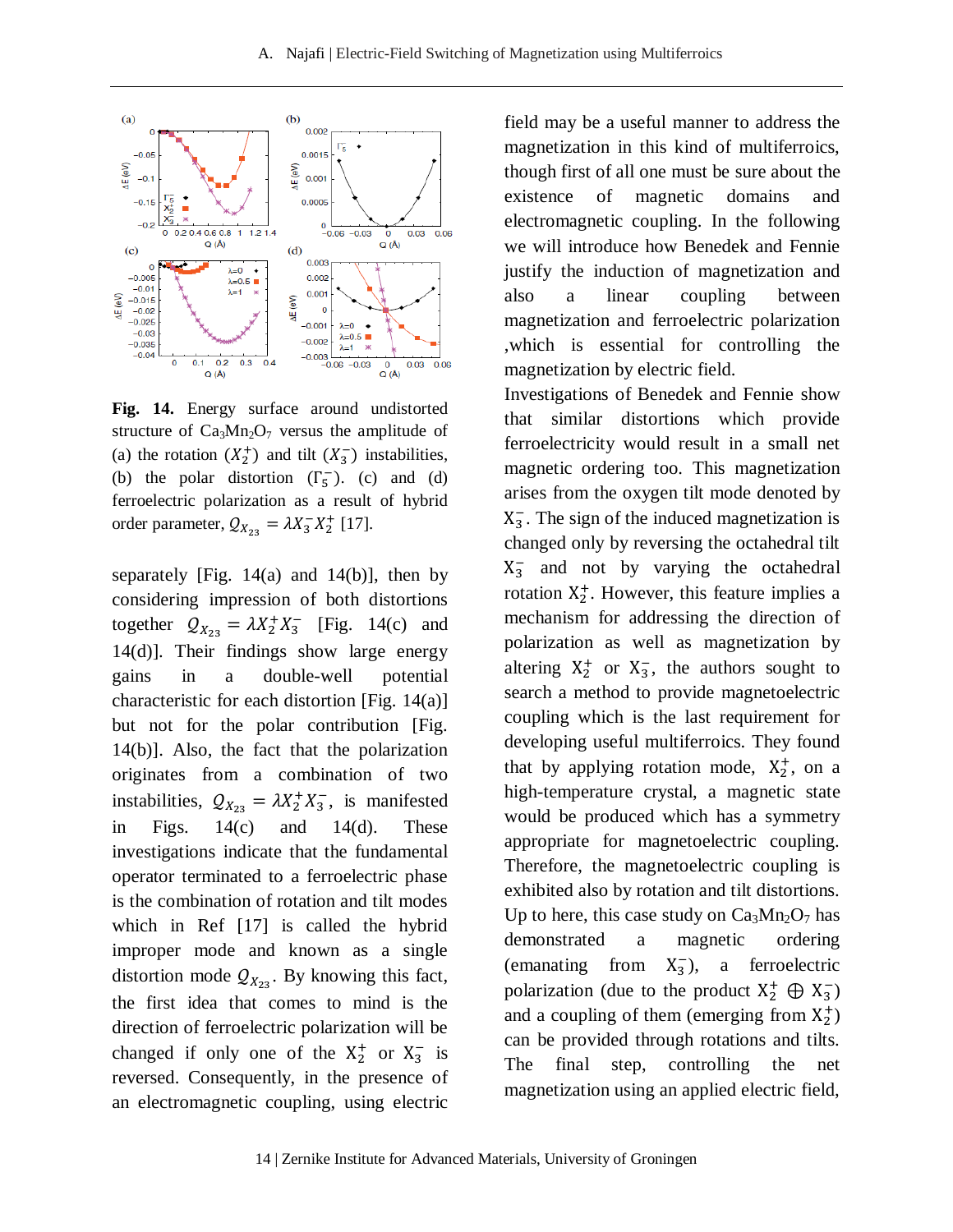

**Fig. 15.** Patterns of different domains resulted with the following conditions; (a)  $P_0 \rightarrow -P_0$  and  $M_0 \rightarrow M_0$  by varying  $X_2^+$  rotations and starting with fixed  $X_3^-$  in an unstrained sample, and (b)  $P_0 \rightarrow -P_0$  and  $M_0 \rightarrow -M_0$  by modifying  $X_3^-$  tilts and starting with fixed  $X_2^+$  in a biaxial strained structure [17].

still remains; because, in this bulk structure (unstrained), when an applied electric field is reversed, the ferroelectric polarization flips direction by varying the rotation  $X_2^+$ , while this distortion does not impress the magnetization. In order to reach the ability of modifying the magnetism by an external electric field, Benedek and Fennie explored the influence of strain on this structure. They achieved this goal when they considered an additional of a 1.5% compressive biaxial strain to the system. These calculations are presented in Fig. 15. Figure 15(a) shows that  $X_2^+$  switching path is the lowest energy pathway to flip the polarization which does not reverse the sign of the magnetization, whereas Fig. 15(b) illustrates that a 1.5%

compressive strain shifts the lowest energy pathway along the octahedral tilt switching path,  $X_3^-$ , which as mentioned previously, switches the direction of the spin canted moment. Therefore, Benedek et. al. have demonstrated that biasing the polarization of strained  $Ca<sub>3</sub>Mn<sub>2</sub>O<sub>7</sub>$  thin films by an external electric field, should switch the direction of the equilibrium magnetic moments by 180°.

#### **7. Conclusions**

In summary, we have studied a new class of materials, called multiferroics, and have investigated two known strategies of switching magnetism with electric fields using multiferroics. Different kinds of multiferroics, emerging from different origin or mechanisms which lead to multiferroism, have been introduced after explanation of the basic physical concepts, i. e. ferroelectricity, ferromagnetism and multiferroism. In our discussion, we have pointed especially to the large group of multiferroics which are perovskite oxides and have mentioned the " $d^0$  vs  $d^{n}$ " problem in them. However, although creating "mixed" perovskites with  $d^0$  and  $d^n$  ions has been proposed as a favorite solution to provide the potential for simultaneous magnetic and ferroelectric ordering, one also can study other types of ferroelectrics like non-oxide-based ones to hopefully find multiferroic behavior in them. For example, in ferroelectric NaCaF<sub>3</sub>, Coulomb interactions play a key role in ferroelectricity. Dealing with these kinds of materials may allow overlooking the  $d^0$ requirement. Discovering new materials as a multiferroic is still an exciting subject for scientists. Obviously, each new one is a new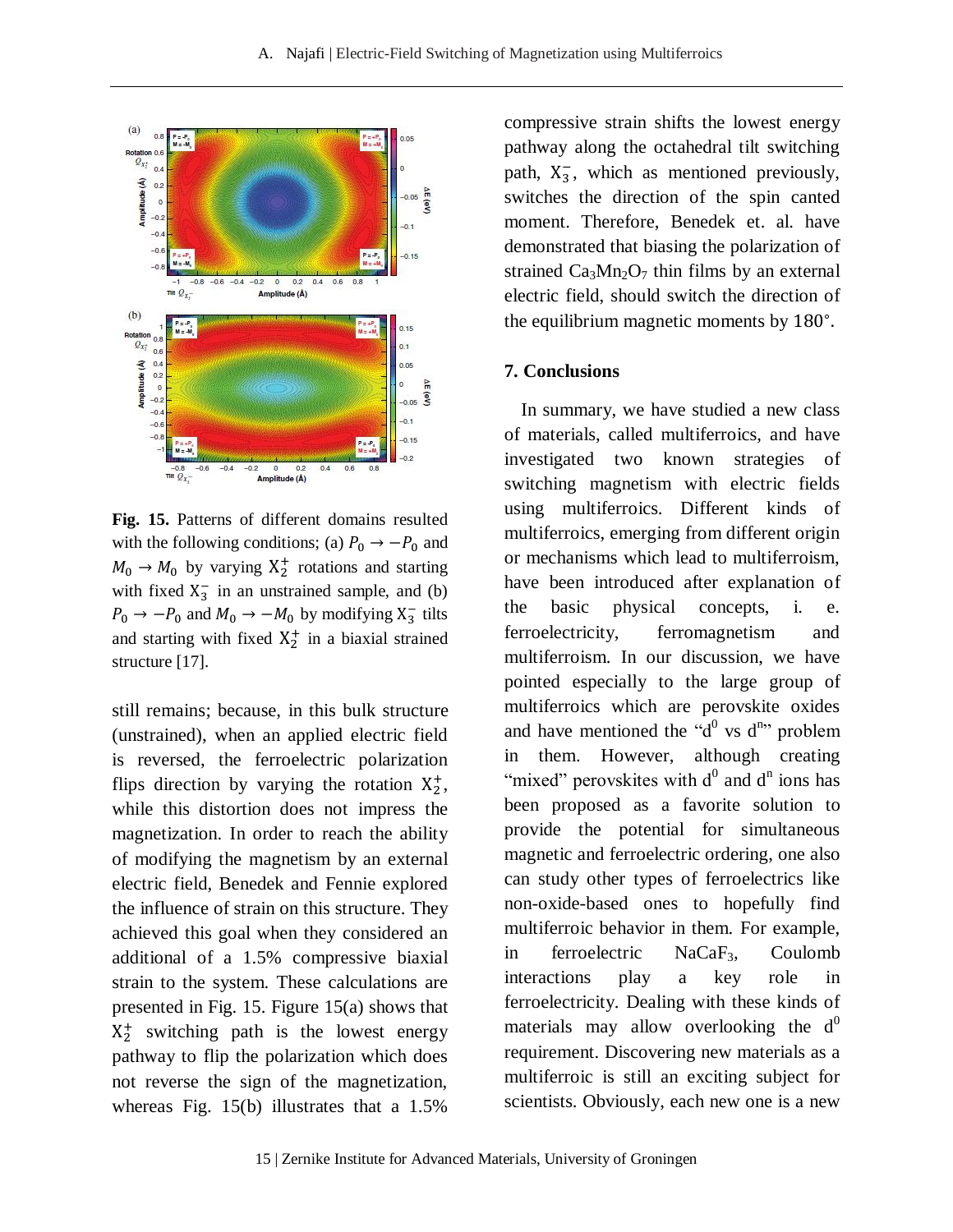challenge and opens a wide world in multiferroics. Basic physics introduces a third set of moments in addition to electric and magnetic moments, which is called toroidal moments relevant to the electromagnetic field, so this could be an idea to be explored [36]

In addition, coupling between ferromagnetic layers, such as Permalloy  $(Ni_{0.78}Fe<sub>0.22</sub>, Py)$  layers, and multiferroic materials, like  $BiFeO<sub>3</sub>$  crystals, have been investigated as an applicable mechanism to control the magnetization by electric field. Measurements compiled in Ref. [14] have shown that the existence of exchange coupling between two layers (ferromagnetic layer and multiferroic layer) gives rise to a linking between patterns of the magnetism of two layers. An electric field was applied to reorient the polarization resulting in a modified easy magnetic axis in the Py via exchange coupling at the interface of ferromagnetic layer and  $BiFeO<sub>3</sub>$  crystal. This switching might be possible in nanostructures in which there is a complete control on biasing the direction of polarization with electric field. This is the case in  $BiFeO<sub>3</sub>$  because the cycloids in them play the most important role in coupling, and resulted exchange coupling is not strong enough to be able to rearrange a macroscopic magnetization in ferromagnetic layer, individually. In this approach, there is also another coupling mechanism which is within the multiferroic material.

The other mechanism [17], providing new revenue to achieve a control of magnetization with electric field, has been introduced. It has been confirmed that magnetoelectric coupling arises from specific combinations of lattice distortions can be controlled via electric field to direct the magnetic order. Reasonable candidates for this lattice instability are octahedron rotations (which mostly appear in perovskites), because of their strong coupling to magnetic properties. The ferroelectricity that induced by more than one octahedron rotation mode has been introduced as hybrid improper ferroelectricity, for instance, the one which is seen in  $Ca_3Mn_2O_7$ . It has been shown that in the case of  $Ca<sub>3</sub>Mn<sub>2</sub>O<sub>7</sub>$  octahedron rotations simultaneously induce magnetic order and ferroelectricity, and develop a magnetoelectric coupling such a way that this coupling could be modified by electric field and as a result, control of magnetization might be achieved. As oxygen rotation distortion may lead to an enhanced magnetoelectric effect, and these oxygen rotations in perovskites are known to respond strongly to pressure and epitaxial strain, compressive biaxial strain  $Ca<sub>3</sub>Mn<sub>2</sub>O<sub>7</sub>$ has been considered. This mechanism is suitable for large number of materials, as there is no restriction on the temperature range. The temperature over which the hybrid improper ferroelectric mechanism proceeds is commonly above room temperature, although Neel temperature,  $T_N$ =115 K, is the "limiting" temperature in the case of  $Ca<sub>3</sub>Mn<sub>2</sub>O<sub>7</sub>$ .

The field of designing new room temperature multiferroics and magnetoelectrics in order to incorporate them in ferromagnetic resonance devices, with the ability of electric-field-controlling, is actually in progress either in fundamental physics or in applications.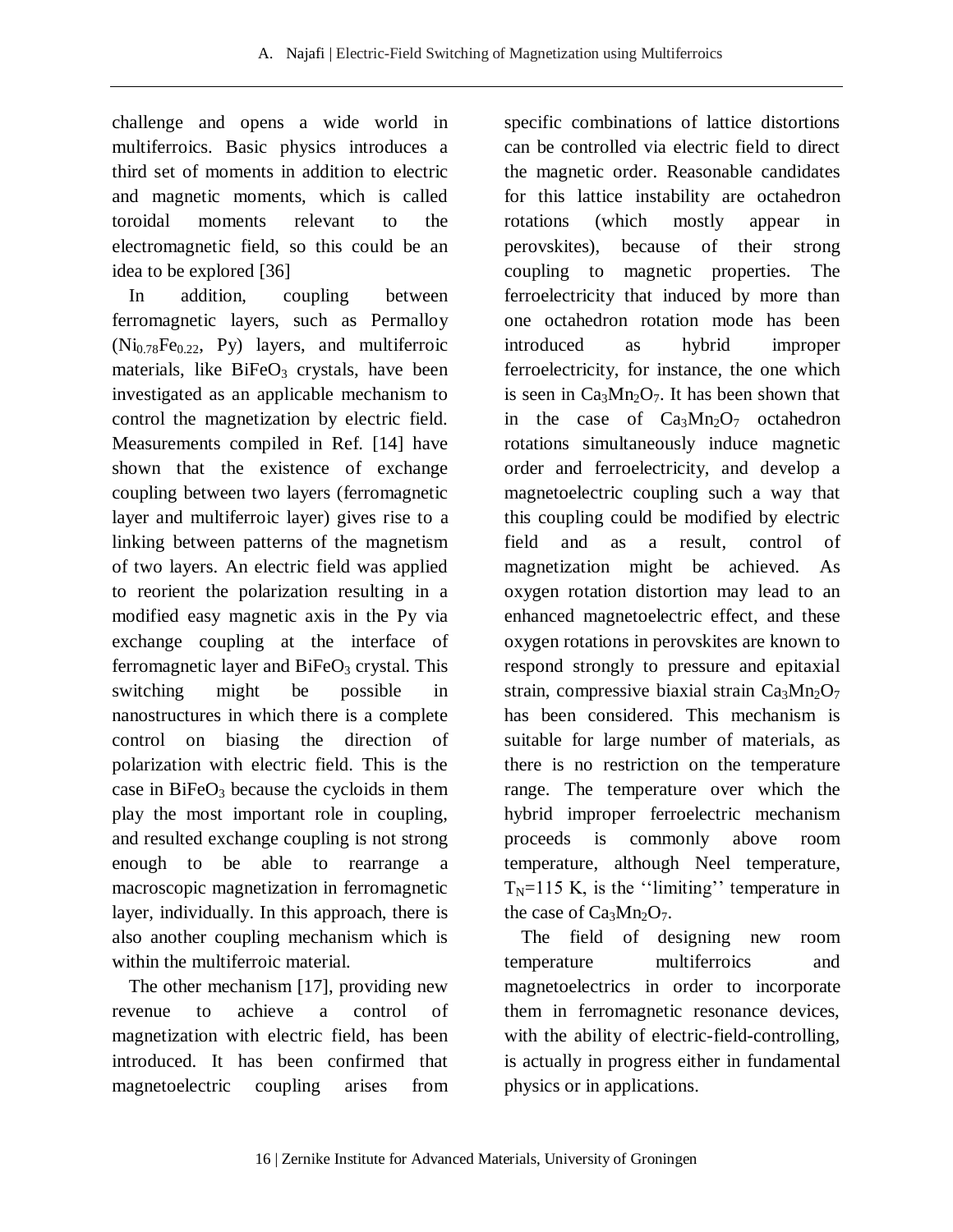### **Acknowledgments**

I would like to thank my supervisor Prof. B. Noheda for her productive discussions and critical comments.

### **References**

[1] N.A. Hill, J. Phys. Chem. B **104**, 6694 (2000).

[2] M. Gajek, M. Bibes, A. Barthélémy, K. Bouzehouane, S. Fusil, M. Varela, J. Fontcuberta, and A. Fert, Phys. Rev. B **72**, 020406(R) (2005).

[3] D. Khomskii, Physics **2**, 20 (2009).

[4] Ch. Binek and B. Doudin, J. Phys.: Conds. Matter **17**, L39 (2005).

[5] M. Fiebig, J. Phys. D: Appl. Phys. **38**, R123 (2005).

[6] E. Asher, H. Rieder, H. Schmid, and H. Stossel, J. Appl. Phys. **37**, 1404 (1966).

[7] G. A. Smolenskii and I. E. Chupis, Sov. Phys. Usp. **25**, 475 (1982).

[8] [J. Wang,](http://www.sciencemag.org/search?author1=J.+Wang&sortspec=date&submit=Submit) [J. B. Neaton,](http://www.sciencemag.org/search?author1=J.+B.+Neaton&sortspec=date&submit=Submit) [H. Zheng,](http://www.sciencemag.org/search?author1=H.+Zheng&sortspec=date&submit=Submit) [V.](http://www.sciencemag.org/search?author1=V.+Nagarajan&sortspec=date&submit=Submit)  [Nagarajan,](http://www.sciencemag.org/search?author1=V.+Nagarajan&sortspec=date&submit=Submit) [S. B. Ogale,](http://www.sciencemag.org/search?author1=S.+B.+Ogale&sortspec=date&submit=Submit) [B. Liu,](http://www.sciencemag.org/search?author1=B.+Liu&sortspec=date&submit=Submit) [D. Viehland,](http://www.sciencemag.org/search?author1=D.+Viehland&sortspec=date&submit=Submit) [V.](http://www.sciencemag.org/search?author1=V.+Vaithyanathan&sortspec=date&submit=Submit)  [Vaithyanathan,](http://www.sciencemag.org/search?author1=V.+Vaithyanathan&sortspec=date&submit=Submit) [D. G. Schlom,](http://www.sciencemag.org/search?author1=D.+G.+Schlom&sortspec=date&submit=Submit) [U. V. Waghmare,](http://www.sciencemag.org/search?author1=U.+V.+Waghmare&sortspec=date&submit=Submit) [N. A. Spaldin,](http://www.sciencemag.org/search?author1=N.+A.+Spaldin&sortspec=date&submit=Submit) [K. M. Rabe,](http://www.sciencemag.org/search?author1=K.+M.+Rabe&sortspec=date&submit=Submit) [M. Wuttig](http://www.sciencemag.org/search?author1=M.+Wuttig&sortspec=date&submit=Submit) and [R.](http://www.sciencemag.org/search?author1=R.+Ramesh&sortspec=date&submit=Submit)  [Ramesh,](http://www.sciencemag.org/search?author1=R.+Ramesh&sortspec=date&submit=Submit) Science **299**, 1719 (2003).

[9] T. Kimura, T. Goto, H. Shintani, K. Ishizaka, T. Arima, and Y. Tokura, Nature **426**, 55 (2003). [10] Prinz, G. A. Magnetoelectronics. Science **282**, 1660 (1998).

[11] de Boeck, J. & Borghs, G. Magnetoelectronics. Phys. World **12**, 27 (1999).

[12] Y. Tokunaga, N. Furukawa, H. Sakai, Y. Taguchi, T.-h. Arima, and Y. Tokura, Nature Mater. **8**, 558 (2009).

[13] M. Bibes and A. Barthelemy, Nature Mater. **7**, 425 (2008).

[14] D. Lebeugle, A. Mougin, M. Viret, D. Colson, and L. Ranno, Phys. Rev. Lett. **103**, 257601 (2009).

[15] Y.H. Chu, L. W. Martin, M. B. Holcomb, M. Gajek, S.-J. Han, Q. He, N. Balke, C.-H. Yang, D. Lee, W. Hu, Q. Zhan, P.-L. Yang, A. Fraile-Rodriguez, A. Scholl, S. X. Wang, and R. Ramesh, Nature Mater. **7**, 478 (2008).

[16] [V. Laukhin,](http://publish.aps.org/search/field/author/Laukhin_V) [V. Skumryev,](http://publish.aps.org/search/field/author/Skumryev_V) [X. Martí,](http://publish.aps.org/search/field/author/Marti_X) [D.](http://publish.aps.org/search/field/author/Hrabovsky_D)  [Hrabovsky,](http://publish.aps.org/search/field/author/Hrabovsky_D) [F. Sánchez,](http://publish.aps.org/search/field/author/Sanchez_F) [M. V. García-Cuenca,](http://publish.aps.org/search/field/author/Garcia_Cuenca_M_V) [C. Ferrater,](http://publish.aps.org/search/field/author/Ferrater_C) [M. Varela,](http://publish.aps.org/search/field/author/Varela_M) [U. Lüders,](http://publish.aps.org/search/field/author/Luders_U) [J. F. Bobo,](http://publish.aps.org/search/field/author/Bobo_J_F) and [J. Fontcuberta,](http://publish.aps.org/search/field/author/Fontcuberta_J) Phys. Rev. Lett. **97**, 227201 (2006).

[17] Nicole A. Benedek and Craig J. Fennie, Phys. Rev. Lett. **106**, 107204 (2011).

[18] J. Valasek, Physical Review **17**, 475 (1921).

[19] Weiss, P. J. Phys. **6**, 661 (1907).

[20] Stoner, E. C. Philos. Mag. **15**, 1080 (1933).

[21] W. Eerenstein, N. D. Mathur and J. F. Scott, Nature **442**, 756 (2006).

[22] G. A. Smolenskii, A. I. Agranovskaia, S. N. Popov, V. A. Isopov. Sov. phys. Tech, **3** (1981- 1982).

[23] G. A. Smolensky, V. A. Isupov, N. N. Krainik, Agranovskaya, A. I. *Is*V*est. Akad. Nauk SSSR, Ser. Fiz. 25*, 1333 (1961).

[24] N. Hur, S. Park, P. A. Sharma, J. S. Ahn, S. Guha and S-W. Cheong, Nature **429**, 392 (2004).

[25] R. V. Shpanchenko, V. V. Chernaya, A. A. Tsirlin, P. S. Chizhov, D. E. Sklovsky, E. V. Antipov, E. P. Khlybov, V. Pomjakushin, A. M. Balagurov, J. E. Medvedeva, E. E. Kaul and C. Geibel, Chem. Mater. **16**, 3267 (2004).

[26] J. van den Brink and D. I. Khomskii, J. Phys.: Condens. Matter **20**, 434217 (2008).

[27] [C. J. Howard](http://scripts.iucr.org/cgi-bin/citedin?search_on=name&author_name=Howard,%20C.J.) and [M. A. Carpenter.](http://scripts.iucr.org/cgi-bin/citedin?search_on=name&author_name=Carpenter,%20M.A.) Acta Cryst. B**66**, 40 (2010).

[28] [Y. J. Choi,](http://publish.aps.org/search/field/author/Choi_Y_J) [H. T. Yi,](http://publish.aps.org/search/field/author/Yi_H_T) [S. Lee,](http://publish.aps.org/search/field/author/Lee_S) [Q. Huang,](http://publish.aps.org/search/field/author/Huang_Q) [V.](http://publish.aps.org/search/field/author/Kiryukhin_V)  [Kiryukhin,](http://publish.aps.org/search/field/author/Kiryukhin_V) and [S.-W. Cheong,](http://publish.aps.org/search/field/author/Cheong_S_W) Phys. Rev. Lett. **100**, 047601 (2008).

[29] [N. Ikeda,](http://jpsj.ipap.jp/cgi-bin/findarticle?journal=JPSJ&author=N%2EIkeda) [K. Kohn,](http://jpsj.ipap.jp/cgi-bin/findarticle?journal=JPSJ&author=K%2EKohn) [N. Myouga,](http://jpsj.ipap.jp/cgi-bin/findarticle?journal=JPSJ&author=N%2EMyouga) [E.](http://jpsj.ipap.jp/cgi-bin/findarticle?journal=JPSJ&author=E%2ETakahashi)  [Takahashi,](http://jpsj.ipap.jp/cgi-bin/findarticle?journal=JPSJ&author=E%2ETakahashi) [H. Kitôh](http://jpsj.ipap.jp/cgi-bin/findarticle?journal=JPSJ&author=H%2EKitoh) and [S. Takekawa,](http://jpsj.ipap.jp/cgi-bin/findarticle?journal=JPSJ&author=S%2ETakekawa) J. Phys. Soc. Japan. **69**, 1526 (2000).

[30] B. B. Van Aken, Th. T.M. Palstra, A. Filippetti and N. A. Spaldin, Nature Materials **3**, 164 (2004).

[31] M. V. Mostovoy, Phys. Rev. Lett. **96**, 067601 (2006).